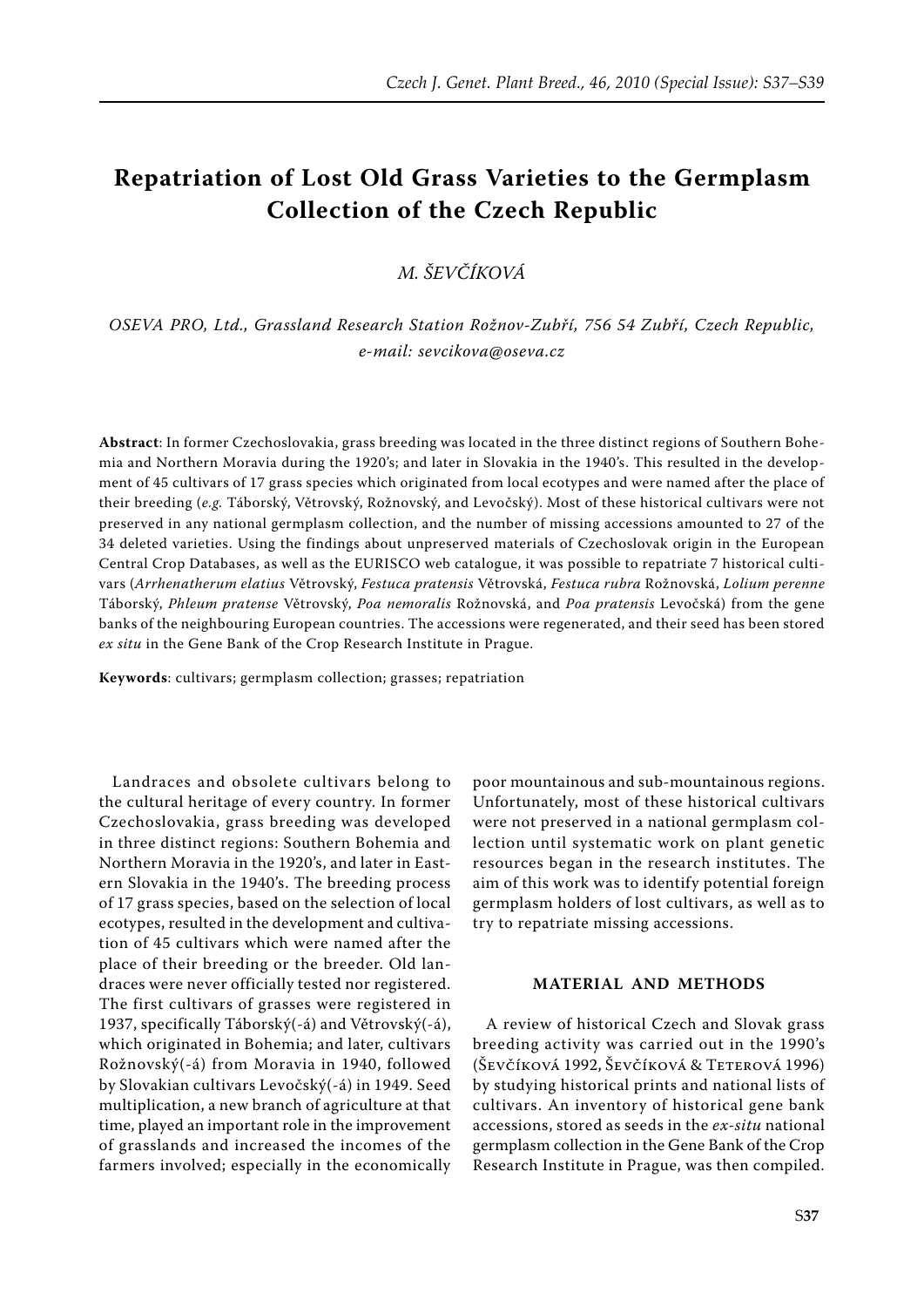As the search for missing cultivars was not very successful with local breeders and institutions, the effort has been targeted at foreign germplasm holders. Relevant Internet sources of information were used; initially, the accessible European Central Crop Databases (ECCDBs) of the European Coop erative Programme for Plant Genetic Resources (ECPGR) Networks, and then the EURISCO Web Catalogue, which provides access to all of the *ex situ* plant genetic resource information in Europe. The European gene banks, which were identified as the holders of the relevant accessions of Czech and/or Slovak origin, were asked for the repatriation of those plant genetic resources. The regeneration process was started with the seed samples received, using a protocol for wind-pollinated, outcrossed species, in order to obtain a standard quantity of viable seed for the Gene Bank.

# **Results and discussion**

The national inventory showed that 11 of the 45 historical cultivars were still registered, main tained, and stored in the National Gene Bank; how ever, the number of missing accessions amounted to 27 of the 34 deleted cultivars. Four of these have since been regenerated from seed found with lo cal breeders, and conserved. Using the European Central Crop Databases in 1999; and later the EURISCO web catalogue in 2004, plus another four European gene banks, specifically: IPK – Gene Bank Außenstelle Nord, Malchow, Germany (in stitute code DEU271); the Research Centre for Agrobotany, Tápiószele, Hungary (HUN003); the Institute of Grassland and Environmental Research, Aberystwyth, United Kingdom (GBR016); and VIR, St. Petersburg, Russian Federation (RUS001). They were identified as the holders of nine of the 23 missing historical cultivars of Czech and/or Slovak origins. Seed samples of eight accessions were received from three institutes, while repeated requests to VIR has, so far, been unsuccessful. Except for one accession which had non-viable seed, the quality of seed in terms of germination varied from 3% to 90%; which enabled the culti vation of enough plants for seed multiplication in a regeneration plot, if necessary increased by vegetative propagation. The regeneration process was completed for seven accessions, and their seeds have been maintained in the Gene Bank of the Crop Research Institute in Prague under longTable 1. Status of regeneration process in cultivars found in European germplasm collections Table 1. Status of regeneration process in cultivars found in European germplasm collections

|                       |                       | Cultivar  | Donor insti-  | Donor acces- | Germination of seed (%) |              |                | Seed in GB collection $(g)$ |   |
|-----------------------|-----------------------|-----------|---------------|--------------|-------------------------|--------------|----------------|-----------------------------|---|
| Accession No. Species |                       |           | tute code     | sion number  | repatriated             | regenerated  | ⋖              | മ                           |   |
| 14G0700052            | Arrhenatherum elatius | Větrovský | DEU271        | GR 326       | 75                      | 54           | 229            | 89                          |   |
| 14G1500111            | Festuca pratensis     | Větrovská | FUN003        | RCAT041214   | 25                      | 56           | Ξ              | 8                           | ᠬ |
| 14G1600169            | Festuca rubra         | Rožnovská | <b>DEU271</b> | GR 2289      | 47                      | 93           | 240            | 80                          |   |
|                       | Festuca rubra         | Větrovská | RUS001        | 703432441    |                         | Ī            | I              |                             |   |
| 14G2000639            | Lolium perenne        | Táborský  | <b>DEU271</b> | GR 3201      | 8                       | $\mathbf{S}$ | 23             | 32                          |   |
| 14G2400178            | Phleum pratense       | Rožnovský | GBR016        | BD 2980      | 84                      | 98           | 175            | S                           |   |
| 14G2903008            | Poa nemoralis         | Rožnovská | <b>DEU271</b> | GR 4228      | 42                      | 92           | 44             | 28                          |   |
|                       | Poa palustris         | Větrovská | DEU271        | GR 4248      |                         | I            | I              | I                           | ı |
| 14G2800242            | Poa pratensis         | Levočská  | GBR016        | BP 526       |                         | ವ            | $\frac{8}{18}$ | 30                          |   |
|                       |                       |           |               |              |                         |              |                |                             |   |

A – active collection; B – base collection; S – safety duplication (RIPP Piešťany, Slovakia)

 $A$  – active collection;  $B$  – base collection;  $S$  – safety duplication (RIPP Piešťany, Slovakia)